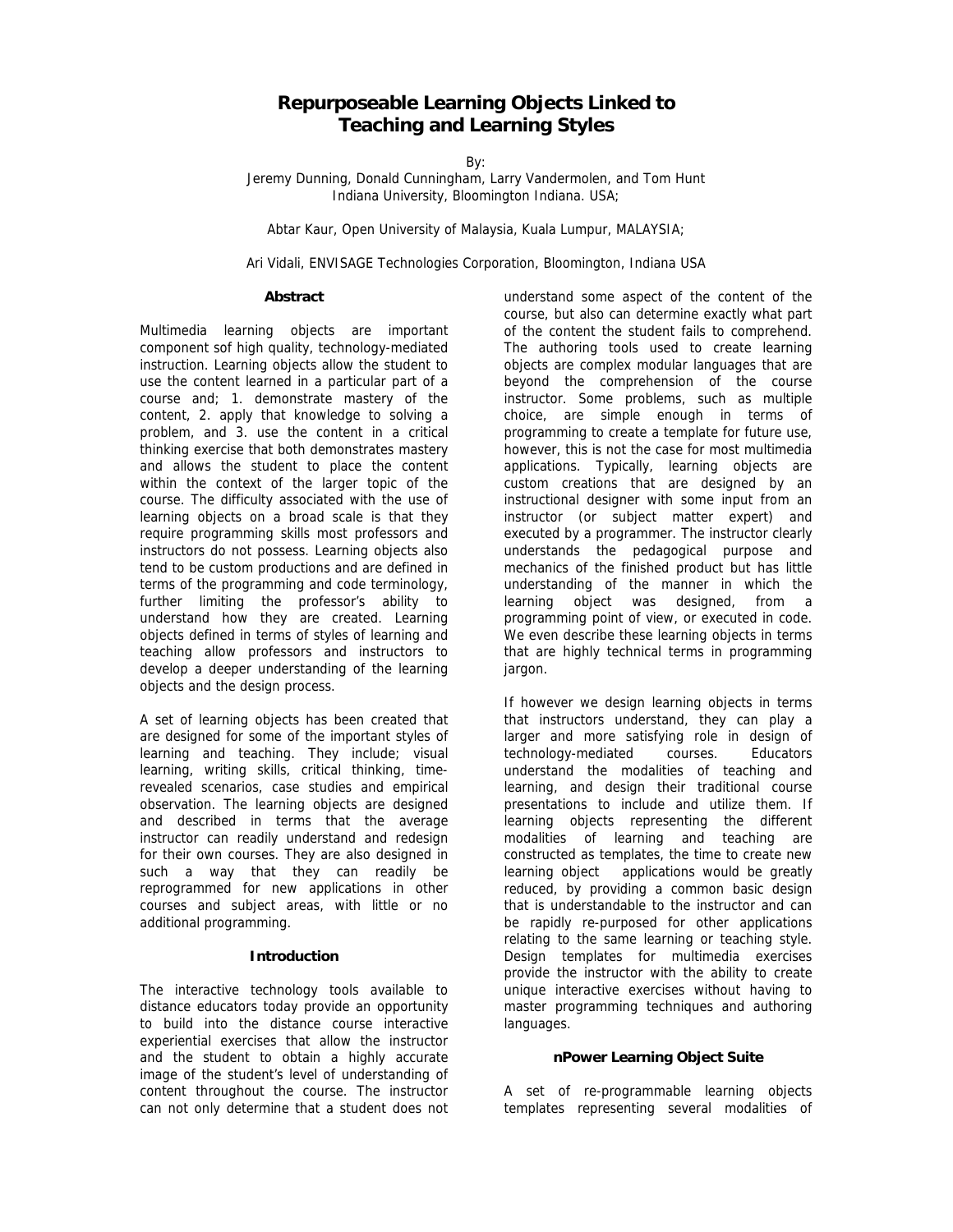teaching and learning has been developed. These templates, the nPower Learning Object Suite (formerly codenamed TALON--Teaching and Learning Oriented Network), can be examined at:

## **http://www.envisagenow.com/solutions\_e learning.html.**

Each of the templates represents a particular learning modality and is designed so that an existing learning object created with that template can be reconfigured to serve an entirely different subject matter topic with less than 10% of the code needing to be rewritten.

# **Developing Writing Skills**

A common complaint about internet- or technology-mediated instruction is the difficulty in developing writing skills in electronic media. In the traditional classroom writing skills are developed through a three-phase process.

- 1. The instructor introduces good writing skills by explaining and demonstrating examples of particular writing skills.
- 2. The instructor next provides the students with the opportunity to to attempt to master the skills and develop expertise.
- 3. The final phase in the process of developing writing skills involves the learner demonstrating the various skills and explaining the process and theory of good writing.

The second phase of developing writing skills in a traditional classroom, is perhaps the most important because in this phase the instructor interacts with the student in a substantive way by repeatedly evaluating the student's attempts and giving advice to improve the student's performance. The second phase in most classes is also the most time-intensive and most studentcentered. The majority of individual attention by the instructor is provided during this phase. It is this second phase that is often cited as the missing element in technology-mediated instruction, due to the lack of availability of synchronous instruction in many internet-based courses. It is, however, possible to provide substantive instruction and corrective feedback synchronous instruction with the use of the "intelligent paragraph" tool. This tool can be used in two forms. In the more intensive format the tool is used to demonstrate and evaluate

particular writing skills in writing skills courses. In other disciplines the tool can be used to evaluate and improve writing skills within that discipline.

**The Intelligent Paragraph Template.** The intelligent paragraph tool allows the student to create a short essay using statements from a database of statements in an order that demonstrates a particular writing skill or an understanding of the problem at hand. Clearly, successful writing includes both the presentation of statements and putting them in an order that results in a smooth and flowing story line. A simplified flowchart of the intelligent paragraph template is shown in Figure 1. The typical intelligent paragraph problem begins with the presentation of the problem. This can be a discussion of a particular writing technique or a discussion of a particular topic (similar to the text of a short answer essay question). In the next phase a specific problem is presented in text form, culminating in the instructions for the student.

Presentation Statement Correct Correct Feedback of Problem Database Statements Order





The instructions might include a question to which the student is asked to respond or instructions with regard to the writing skill to be demonstrated. In the next phase, the student is asked to assess a series of statements from a statement database. This template is best used if the statement database contains a spectrum of statements that contains some statements that are clearly correct, some that seem correct, some that are incorrect, and some that appear to be correct but are not specifically on the topic. The student then creates a response to the question or problem posed by selecting statements that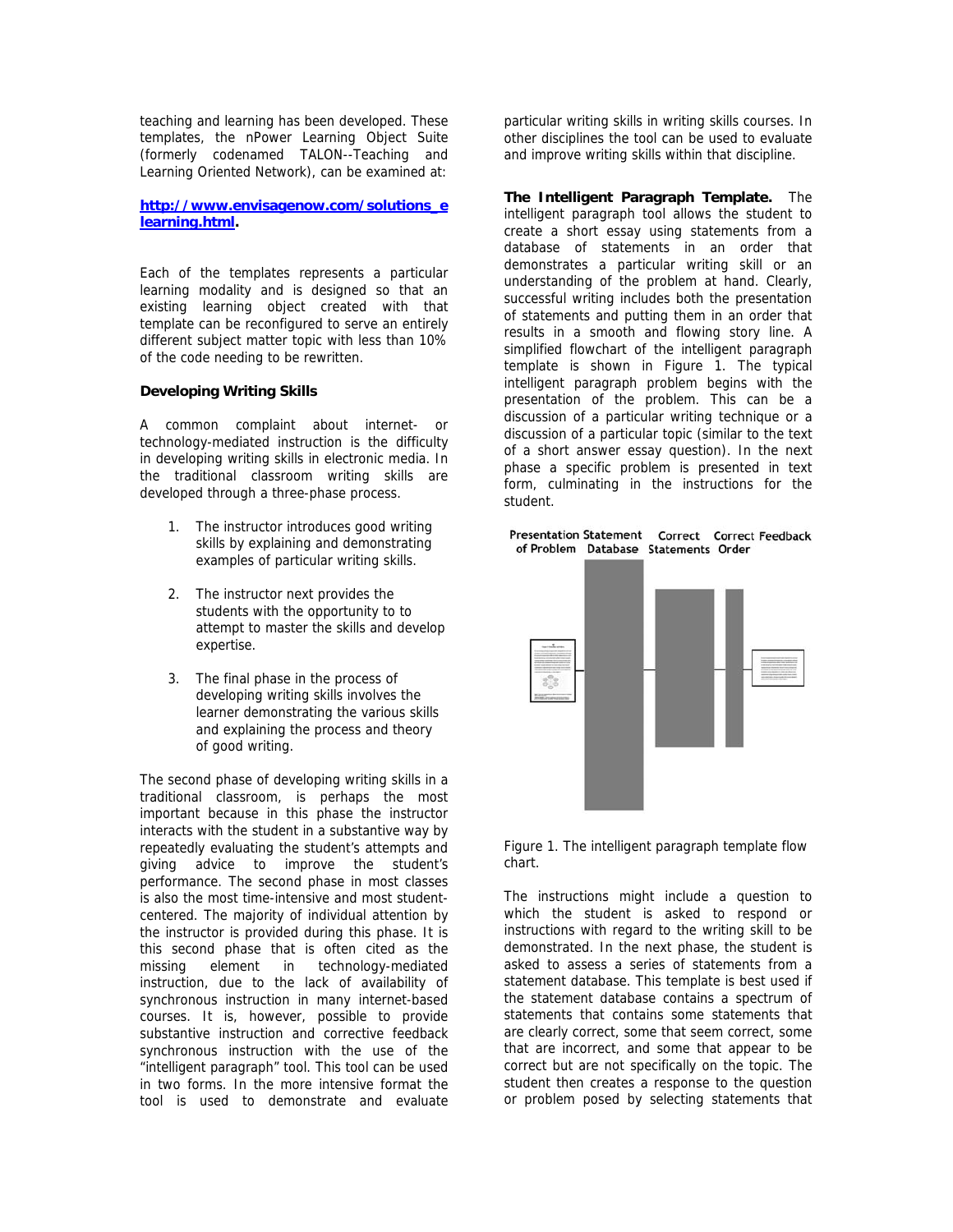best address the question and placing them in the correct order. After the student has completed the selection and ordering of statements, specific feedback is provided on the paragraph the student created. This feedback involves an assessment of the statements that the student selected and an assessment of the order in which the statements were placed. This kind of substantive feedback is similar to that provided by a competent synchronous instructor. An objective grade based on the percentage of correct statements and their order is also provided to the student, along with an example of a more correct response. The grading can be weighted according to the preference of the course designer or instructor. It is advisable to weigh the percentage of correct statements more heavily than the order. An example of this template is shown at:

### **http://www.envisagenow.com/solutions\_e learning.html**.

 In this example a student is asked to begin a short story in each of two writing styles by selecting sentences from a selection in which sentences of each style are included, and put them in an order that creates a flowing story line.

### **Developing Visual Learning**

Visual learning is an important learning style. Some types of content must be mastered by being able to visualize an image in which the content is imbedded.

**The Hotspot Template.** An example of visual learning is shown in Figure 2. In this example the components of human skin are illustrated and located within a detailed cross-sectional rendering of skin. A student can develop an understanding of the structure of skin by examining this diagram.



Figure 2. A drag and drop visual learning template.

A critical aspect of visual learning is self-testing. Self-testing can be accomplished by the use of a hot spot template, based on the image in question. The hotspot problem contains target hot spots embedded in the diagram that are connected to a list of labels located beside the diagram. Each hotspot is linked to a particular label. If there are eight hotspots, at least eight labels should be included in the list. It is advisable to include several incorrect labels in the list, in order to decrease the possibility that as more answers are correctly placed, the activity becomes less challenging.

Visual recognition and classification of objects or processes is another form of visual learning. After the student has developed an understanding of a process or object, visual recognition is a way in which this understanding can be demonstrated. The structure of visual recognition problems varies as a function of the nature of the content to be mastered. In some cases a series of images representing certain objects or processes is presented with a corresponding list of potential answers. The correct answer is matched with the correct image. After the image has been correctly identified, additional layers can be added to the problem.

Presentation of additional, non-visual content can also supplement this visual style of learning by attaching functional information about the components to the learning exercise. Multiple layers can be used to reinforce content mastery in visual recognition problems. The layers are useful to deepen the visual connection between abstract concepts and the image of the resulting structure. Several examples of visual learning templates are shown at:

# **http://www.envisagenow.com/solutions\_e learning.html**.

# **Developing Critical Thinking Skills**

The development of critical thinking skills is one of the most important aspects of the education process. There are a number of ways in which to develop and assess critical thinking. Two types of problems that help develop critical thinking skills are represented by the time-revealed scenario and case study templates.

**The Time-Revealed Scenario Template.** In a time-revealed scenario, the learner is presented with a situation that evolves as a function of the student's decisions and actions. The student is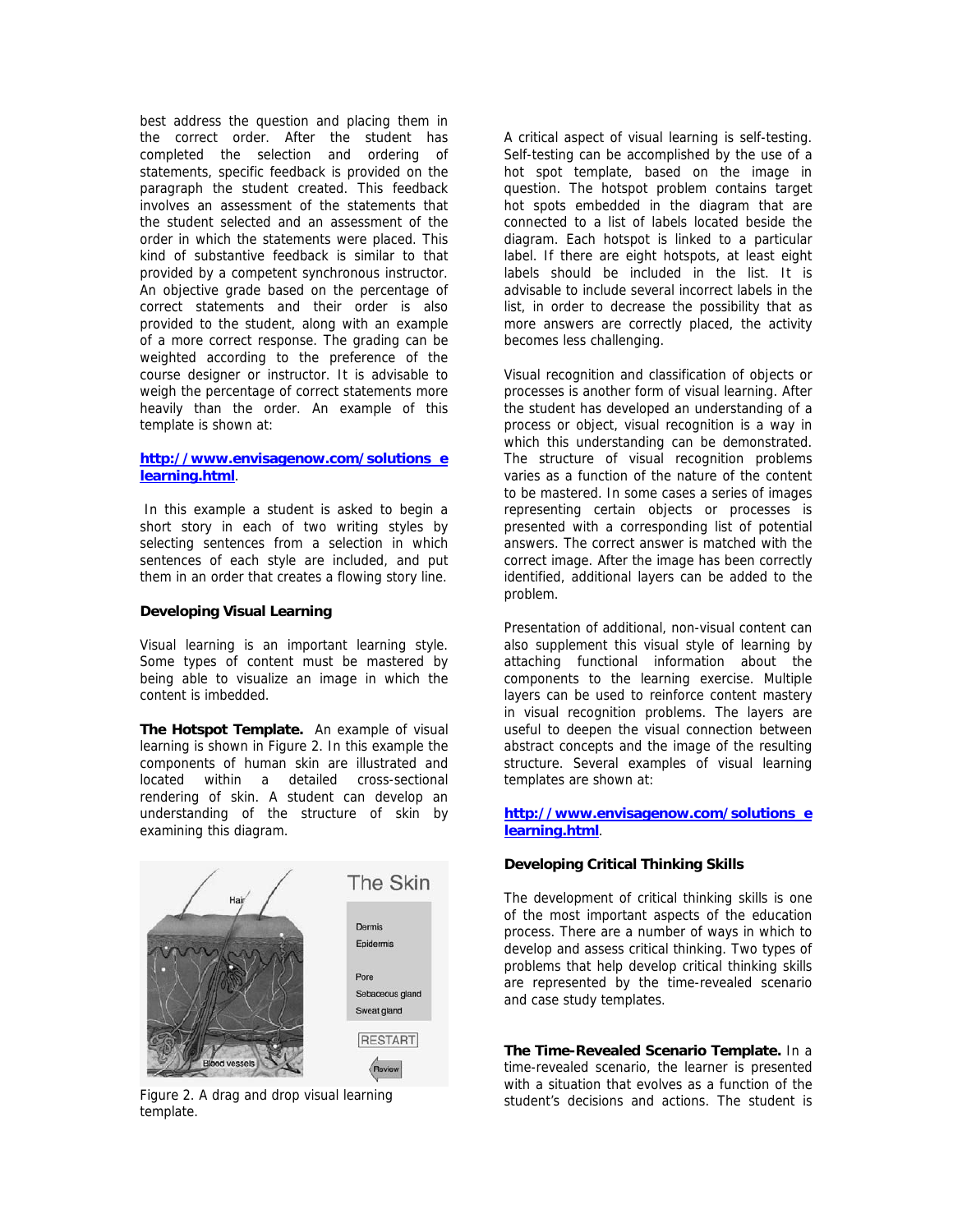provided with a real-life or hypothetical problem with multiple layers, arranged in a tree-like structure. At every level of the tree the student is asked to make a decision that dictates the direction the student moves along the tree structure. Depending on the number of layers in the problem, the number of outcomes can be high, and a reality-based, complex problem can be created.

 The first step in the time-revealed scenario problem is to present the student with a problem or situation in which he or she is asked to assess the situation and recommend an action, bringing the student to the second level. Intelligent feedback is then provided, and the student is shown the effects of the action taken and asked to recommend additional action based on the changes in the situation due to the first level of action recommended. As the student continues to make decisions at each level, based on mastery of the content material and the intelligent feedback provided after each decision, he or she moves towards one of the possible outcomes of the problem. An example of the first level of a time revealed scenario problem is shown in Figure 3. In this problem, the student is a newly elected mayor who is presented with a complex environmental hazard and is asked to take action.

#### Briefing:

**Brite Finge:**<br>
You have just been elected may<br>or of the rural town of Tunnibleveed. A week after your election the<br>
You have of Tunnibleveed. A week after your election the<br>
Commissione of public works. Clem Brackish.<br>
m





Seal the landfill by covering it to reduce the amount<br>of water percolating through it and notify the EPA.

Option 2:

Figure 3. A time –revealed scenario template.

One of the benefits of the time-revealed scenario problem is that it presents content to the student in a realistic fashion in an environment in where the student has control over the outcome and can be shown the results of his or her activity on the environment. Trial and error activity is a useful way to learn because it is a learning activity that leaves a memory behind in the form of an experience-based map of the content learned and potential outcomes within that content area.

**The Case Study Template** Another useful tool in developing critical thinking skills is the case study template. In this problem, the student is presented with a problem based on a case study of an actual phenomenon or experience and is asked to evaluate data pertaining to the situation or the parameters that appear to control the phenomenon or situation. The culmination of the problem is to make a decision or recommend action based on evaluation of the parameters of importance in the case study. An example of a case study is illustrated in Figure 4. In this case study, the student is asked to evaluate the suitability of a site for the location of a hazardous waste site, after evaluating all of the parameters of importance in site location and examining data sets and observations about the site.

A case study exercise may be layered in a fashion similar to the time-revealed scenario problem or may be presented as a single layer with multiple data sets to be assessed by the student in the order that seems logical to the student. In those cases in which the data sets are linked in a manner that requires the student to examine them in a particular order, it is advisable to create the case study problem in a layered fashion.



Figure 4. The case study template allows the student to collect and use data to solve a problem.

Examples time-revealed scenario and case study templates are shown at:

**http://www.envisagenow.com/solutions\_e learning.html**.

### **Developing Experiential Learning Skills**

Much of what we learn is through empirical observation of events in which we are involved. The world is a laboratory and we are the observers. We experiment by observing how certain phenomena are connected in cause and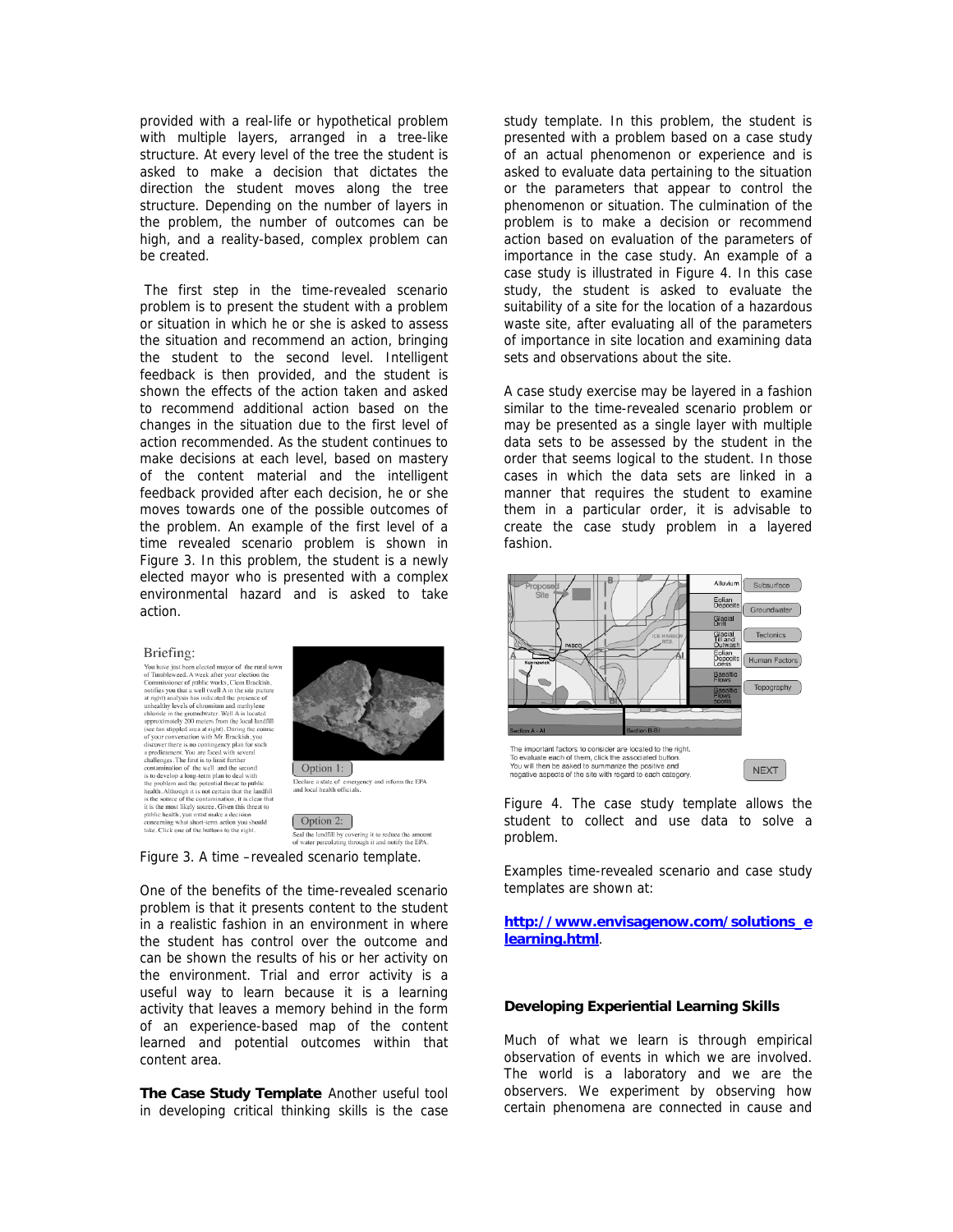effect relationships. When we can control the parameters that affect a process we are able to learn quickly how that process works. The laboratories scientists set up are an attempt to recreate the processes we observe in the real world in a way that can be controlled and observed by researchers and students in the laboratory. We develop, through empirical observation and experimentation, a working model or hypothesis of that which we study.

Technology-based virtual laboratories present a great opportunity and a number of potential pitfalls. The opportunity to simulate real processes or systems that allow the student to manipulate and observe them is a powerful teaching tool. Virtual laboratories permit us to create in technology what would cost a great deal to create in real laboratory settings. However the pitfalls are daunting. Some processes are difficult to model without tactile feedback, which is extremely expensive to provide through technology. Others are difficult to recreate in technology because the process or phenomenon is difficult to visually present on the Web or on a CDROM. Some natural systems are so complex that it is not possible to recreate them without computers with high bit rate connections or excessive memory. Other processes are so qualitative that they are difficult to simulate in a quantitative problem. Finally, there is a temptation to oversimplify virtual laboratories in order to make them more tractable from a programming point of view.

Virtual laboratories fall into two distinct categories. In some virtual laboratories a process or system is created through technology, allowing the learner to manipulate the parameters that affect the system and observe how the system changes. Through these manipulations the student develops an understanding of the depth and breadth of the system. In the other type of virtual laboratory the student makes proscribed measurements and draws conclusions regarding some process or system on the basis of those measurements.

**The Virtual Physics Laboratory.** One of the classic laboratories offered in introductory physics provides students with a glimpse of the concepts of gravity, elasticity, velocity, and acceleration. In the laboratory a video camera and strobe light are set up adjacent to a hard surface. The learner is asked to drop a ball and the camera records the flight of the ball. From the videotape the student can calculate the gravitational force and gravitational constant of the Earth. The learner is allowed to vary any of the parameters

affecting the process, including the following: the elasticity of the ball and its impact, the horizontal velocity of the ball, the strobe interval, the height of the ball when dropped, and the size of the ball. By varying these parameters the learner develops a sense of how gravity functions and can derive the magnitude of the force of gravity on the Earth. The bouncing ball problem is illustrated in Figure 5.



Figure 5. The bouncing ball experiment is an example of the virtual laboratory concept.

 In a sense, the learner is equipped with the same information and tools, (although more accurate and precise) that Sir Isaac Newton used when he first developed the principles of gravity and Newtonian mechanics. This virtual laboratory template is shown at

**http://www.envisagenow.com/solutions\_e learning.html**.

**The Virtual Environmental Laboratory.**  Virtual laboratories can also be based on very specific problems or questions requiring testing or observation to provide an effective solution. In this type of application the process or system to be analyzed is relatively well known to the learner. The key is to evaluate the specific state of the system or process by making empirical observations or examining data from tests.

In the virtual landfill exercise the learner is asked to evaluate whether a landfill is leaking. In order to accomplish this task the learner must develop an inventory of the chemicals contained in the landfill and compare that inventory to the inventory one would expect from natural groundwater. The best place to develop such an inventory for the landfill is to examine the chemistry of the leachate pond. The leachate represents a concentrate of the landfill chemical inventory since any toxic chemical that is found in the landfill will be present in the leachate. The